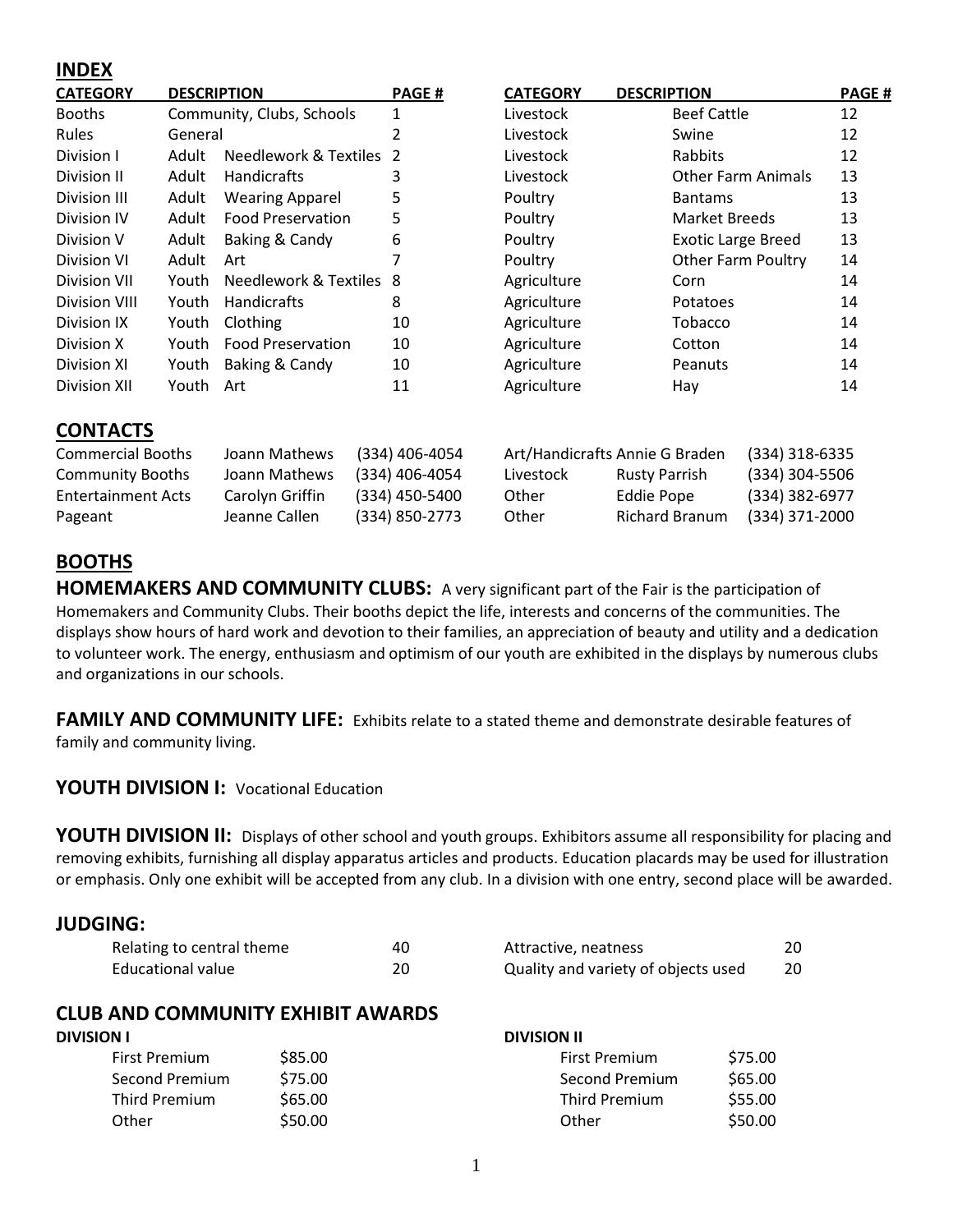# **BUTLER COUNTY EXHIBITORS General Rules:**

- **1. Registration will be Sunday, September 25, 1-5pm and Monday, September 26, 8am-12pm. All booths and exhibit items will be put in place immediately following registration.**
- 2. The fair reserves the right to decline any entry because of space or other considerations.
- 3. ENTRIES CANNOT BE REMOVED FROM THE FAIR BEFORE SUNDAY, **OCTOBER 2**! AN ENTRY REMOVED EARLY WILL FORFEIT ANY AWARD!!
- 4. Articles entered may be picked up Sunday, October 2, from 1-4pm and Monday, October 3, from 8am-12pm. Claim stub must be presented to committee member for removal.
- 5. Articles having previously won an award in this fair are not eligible for entry.
- 6. All items to be entered in the name of grower, maker or owner with only one entry in a given lot permitted by any person or organization. Items must be the handiwork of the exhibitor. Professional or commercial exhibitors are not eligible.
- 7. Judging will take place Tuesday, September 27<sup>th</sup> with decisions of judges final.
- 8. Any entry made for the purpose of perpetrating a fraud will not be allowed to compete.
- 9. Articles or chances on articles to be given away may be sold in commercial booth space only.
- 10. The fair association will take every precaution to protect all exhibits but it is understood that exhibits are entered in competition for awards and that owner assumes all responsibility for loss or damage.
- 11. The Butler County Fair Association Inc. will not be responsible or liable for accidents occurring upon any part of the fair premises. The management will however undertake reasonable precaution to prevent accidents.
- 12. Parking space for vehicles will be provided on Fairgrounds insofar as available space permits. Admission at fair as determined by Board of Directors and Fair Committee will be charged from 5pm until close, each evening except Saturday admission will be charged at 1pm.
- 13. Premiums will be paid for awards as recorded in judging records not from ribbons which are sometimes misplaced. In the Arts/Crafts/Food Preservation Divisions there is a \$4 premium for 1<sup>st</sup> Place and a \$3 premium for 2<sup>nd</sup> Place. A Best of the Fair Ribbon will be given in each division. No money accompanies this award.
- 14. All exhibits are judged by comparison and on a competitive basis. Where only one entry is made in any one lot the entry will be judged on its own merits. All awards will be made according to quality.
- 15. Total Premium Offered \$4711.00

| <b>DIVISION I</b>         | <b>Needlework &amp; Textiles - Adults</b> | Total premium offered \$483.00                     |
|---------------------------|-------------------------------------------|----------------------------------------------------|
| Class 1: Household Linens |                                           | 8. Candle wicking (any item except Class 1 3 or 5) |
| 1. Pillow Cases (pair)    |                                           | 9. Patchwork (any item except Class 3 or 5)        |
| 2. Tablecloth             |                                           | 10. Smocking (any item except Div III Class 3)     |
| 3. Towels                 |                                           | 11. Needlepoint on plastic canvas                  |
|                           | 4. Curtains or Window Topper              | 12. Item not listed                                |
| 5. Apron                  |                                           |                                                    |
| 6. Pot Holder             |                                           | Class 3: Quilts & Bedspreads new condition only    |

- 7. Remote Control Holder
- 8. Placemats (2 or more)
- 9. Table runner or scarf (except Div I Class 4)
- 10. Napkins (4)
- 11. Item not listed
- Class 2: Creative Stitchery
	- 1. Needlepoint (entire pattern worked by you)
	- 2. Needlepoint (background only worked by you)
	- 3. Cross stitch (any item except Class 1)
	- 4. Counted Cross Stitch (any item except Class 1)
	- 5. Appliqué (any item except Class 1 3 or 5)
	- 6. Crewel (any item except Class 5)
	- 7. Embroidery (any item except Class 1 3 or 5)
- (no wall hangings)
	- 1. Pieced quilt (any size)
	- 2. Appliqué quilt (any size)
	- 3. Bedspread (any size)
	- 4. Embroidered quilt or spread
	- 5. Group Quilt
	- 6. Baby Quilt
	- 7. Quilt Top Only
	- 8. Sampler Quilt
	- 9. Quilt or spread not listed
- Class 4: Crochet, Knit, Tatting, Handmade Lace
	- 1. Tablecloth or placemats (2 or more)
	- 2. Bedspread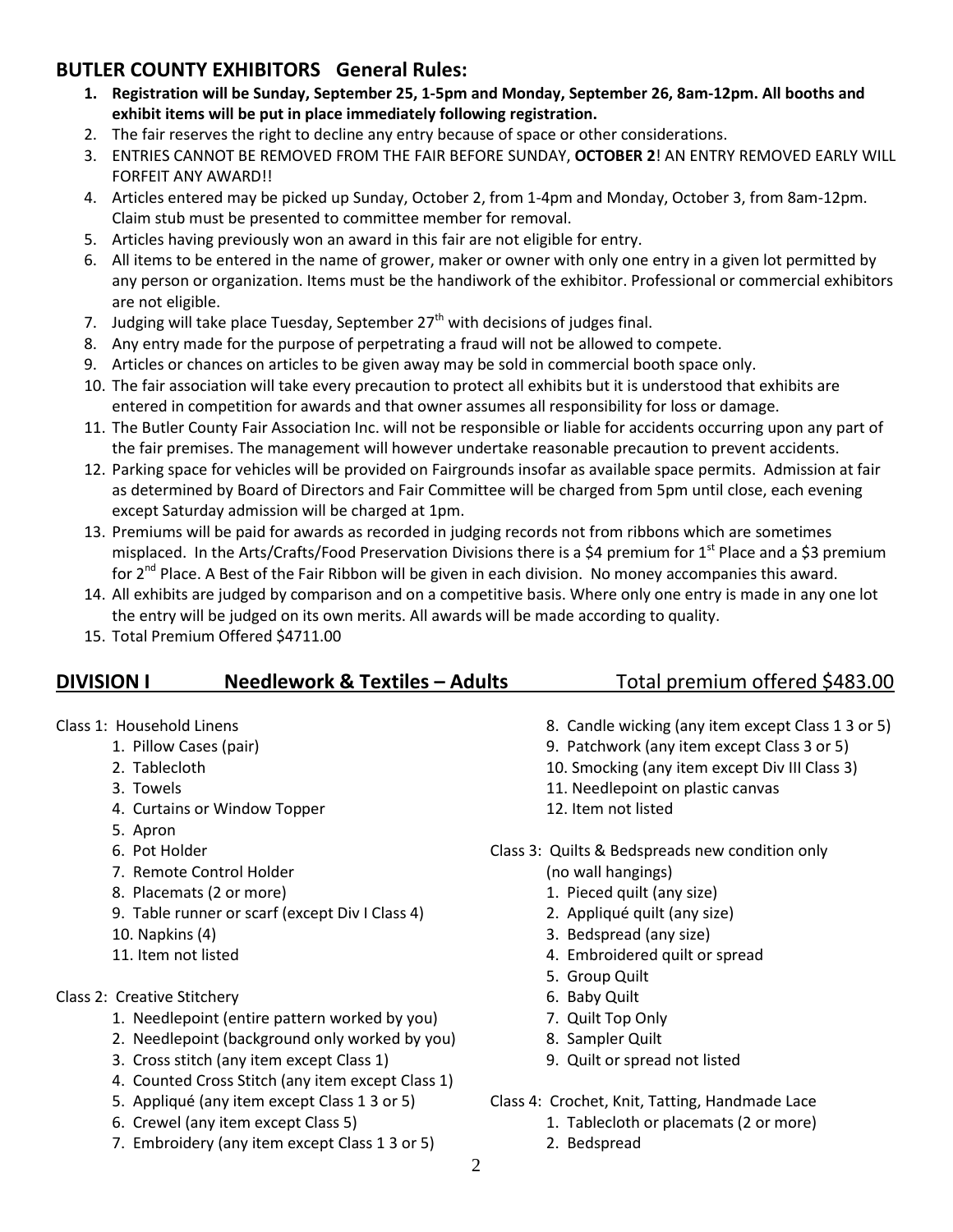- 3. Afghan crochet
- 4. Afghan knit
- 5. Afghan other
- 6. Sweater crochet
- 7. Sweater knit
- 8. Infant garment
- 9. Shawl or Cape or Collar
- 10. Cap or Hat
- 11. Tissue Cover
- 12. Edging
- 13. Scarf
- 14. Doily
- 15. Item not listed
- Class 5: Pillows
	- 1. Embroidery
	- 2. Candle wicking
	- 3. Cross Stitch
	- 4. Counted Cross Stitch
	- 5. Crewel
	- 6. Crochet or Knit
	- 7. Fancy Appliqué or Patchwork

## **DIVISION II Handicrafts – Adults** Total Premium Offered \$1029.00

- Class 1: Dolls
	- 1. Crochet or Knit
	- 2. Fabric or Soft Sculpture
	- 3. Pre-printed fabric
	- 4. Doll's handmade outfit
	- 5. Clown
	- 6. Doll not listed
- Class 2: Fabric Crafts
	- 1. Animals or Creatures
	- 2. Preprinted fabric animals or characters
	- 3. Fruits vegetables flowers other
	- 4. Games
	- 5. Item not listed
- Class 3: Wooden Crafts
	- 1. Furniture
	- 2. Game Boards & Puzzles
	- 3. Toys
	- 4. Home Decorations & Accessories
	- 5. Trivet
	- 6. Trays Cutting Boards
	- 7. Wall Hangings
	- 8. Yard Decorations or Accessories
	- 9. Walking Stick
	- 10. Picture Frame
	- 11. Item not listed
- 8. Needlepoint
- 9. Pillow not listed
- Class 6: Wall Hangings & Rugs
	- 1. Textile Wall Hanging (except Class 7)
	- 2. Braided Rug
	- 3. Latch Hook Rug
	- 4. Crochet or Knit Rug
	- 5. Rug not listed
- Class 7: Quilted Items
	- 1. Wall Hanging pieced or appliquéd
	- 2. Wall Hanging Pre-printed
	- 3. Trap unto Item
	- 4. Garment
	- 5. Table runner or cover
	- 6. Other Quilted Item (except Class 3)
- Class 8: Embroidery (only the embroidery will be judged)
	- 1. Hand embroidery (except Div III Class 4)
	- 2. Machine embroidery (except Div III Class 4)

- Class 4: Decorated Clothing
	- 1. Hand Painted
	- 2. Appliqué
	- 3. Tie-Dye
	- 4. Puff Paint other tube paint
	- 5. Needlework Cross Stitch Embroidery
	- 6. Transfer
	- 7. Jeweled
	- 8. Item not listed
- Class 5: Hand Painted Craft
	- 1. Painting on wood
	- 2. Painting on china
	- 3. Painting on glass or pottery
	- 4. Painting on fabric (except Class 4)
	- 5. Painting on papier-mâché
	- 6. Painting on metal
	- 7. Item not listed
- Class 6: Wreaths & Swags
	- 1. Vine
	- 2. Other natural material
	- 3. Yarn or ribbon
	- 4. Floral
	- 5. Fabric
	- 6. Item not listed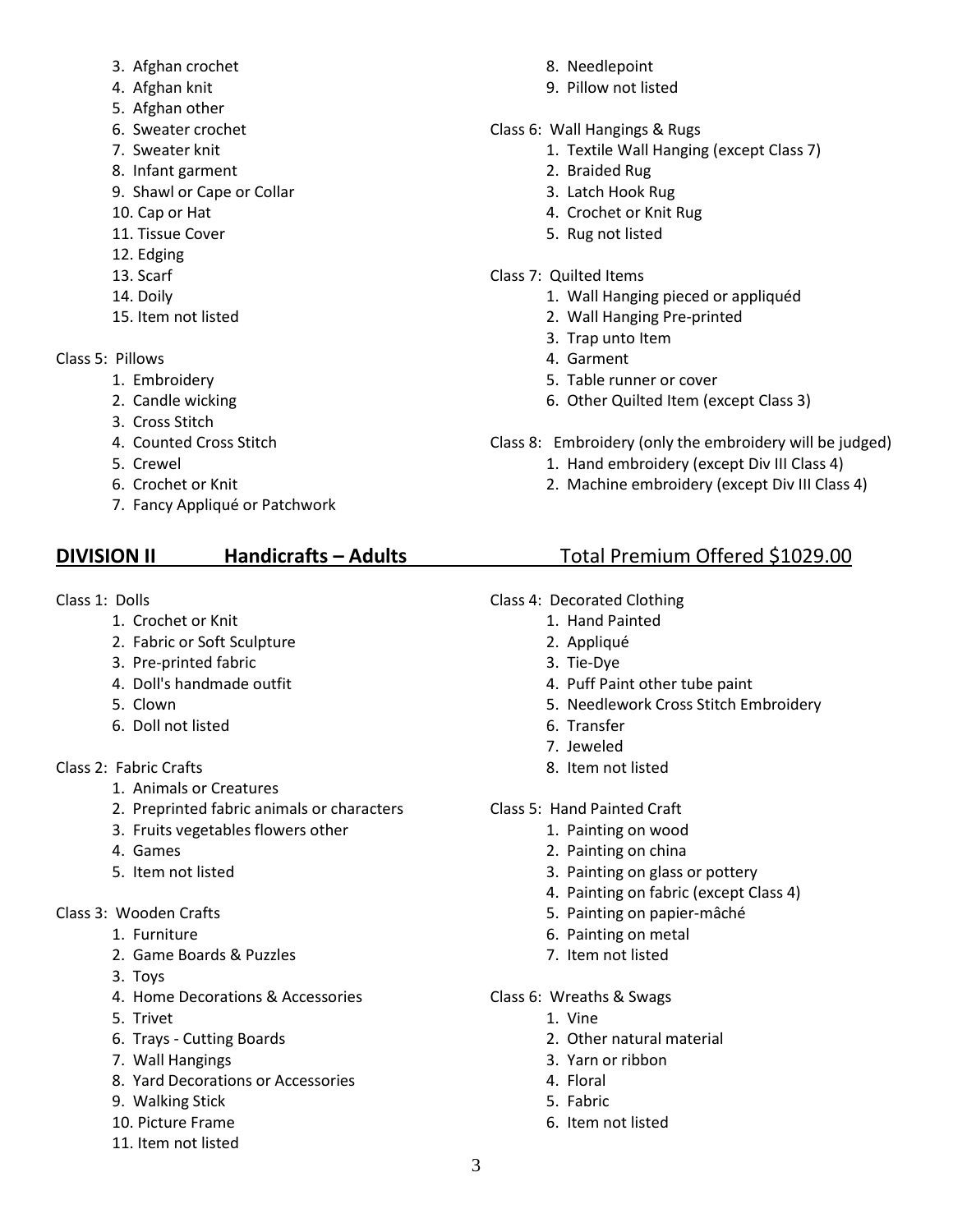Class 7: Jewelry and Accessories

- 1. Necklace
- 2. Bracelet
- 3. Earrings
- 4. Pin or Brooch
- 5. Belt
- 6. Purse (except Div I Class 4)
- 7. Collar or Scarf (except Div I Class 4)
- 8. Slippers
- 9. Hair Ornament
- 10. Decorated Shoes
- 11. Decorated Socks or Hose
- 12. Tote or Back Pack
- 13. Item not listed
- Class 8: Christmas at the Fair
	- 1. Santa (any medium)
	- 2. Father Christmas
	- 3. Angel
	- 4. Nativity Scene
	- 5. Christmas Wreath
	- 6. Christmas Needlework
	- 7. Christmas table or mantel decoration
	- 8. Christmas Stocking
	- 9. Christmas door or wall decoration
	- 10. Tree Skirt
	- 11. Tree Ornaments & Decorations
	- 12. Christmas Clothing
	- 13. Christmas Toy
	- 14. Snowman
	- 15. Handcrafted Christmas tree
	- 16. Outdoor Christmas Decorations
	- 17. Kissing Ball
	- 18. Christmas Item not listed
- Class 9: Baskets
	- 1. Native Materials(gathered & prepared by you)
	- 2. Purchased materials
	- 3. Fabric
	- 4. Knit or Crochet
	- 5. Decorated Basket
	- 6. Item not listed

Class 10: Butler County Bounty Craft - must be made entirely from materials native to Butler County (adhesive and paint allowed). Include a 3x5 card listing materials.

- 1. Door or Wall Decoration
- 2. Ornamental Decoration
- 3. For use in the home
- 4. For use in the garden or yard
- 5. Item not listed
- Class 11: Pottery and Ceramics
	- 1. Mug Stein Glass
	- 2. Plate or Tray
	- 3. Pitcher or Vase
	- 4. Lamp
	- 5. Figurine
	- 6. Plaque
	- 7. Fruit or Vegetables
	- 8. Bird
	- 9. Animal
	- 10. Cookie Jar or Canister
	- 11. Item not listed
- Class 12: Holiday or Special Event (other than Christmas)
	- 1. Valentines' Day item
	- 2. St. Patrick's Day
	- 3. Easter item
	- 4. July 4th item
	- 5. Halloween item
	- 6. Thanksgiving item
	- 7. Birthday Item
	- 8. Graduation Item
	- 9. Wedding or Anniversary Item
	- 10. Holiday or Special Event item not listed
- Class 13: Craft Combo
	- 1. Ribbon item
	- 2. Handmade Candle Holder
	- 3. Decorated Hat
	- 4. Decorated Mailbox
	- 5. Decorated Flower Pot
	- 6. Decorated Gourd
	- 7. Decorated Scrapbook or Album
	- 8. Decorated Picture Frame
	- 9. Bird or Squirrel Feeder
	- 10. Birdhouse (any medium)
	- 11. Flag or Windsock
	- 12. Handmade Lamp/Light Fixture
	- 13. Beaded item
	- 14. Shadow Box or Collage
	- 15. Decoupage item
	- 16. Handmade or Decorated Candle
	- 17. Handmade Card or Bookmark
	- 18. Mirror Item
	- 19. Clock (any medium)
	- 20. Paper Art
	- 21. String Art
- Class 14: Unusual Crafts
	- 1. Egg Art
	- 2. Modeling Clay or Dough item
	- 3. Recycled item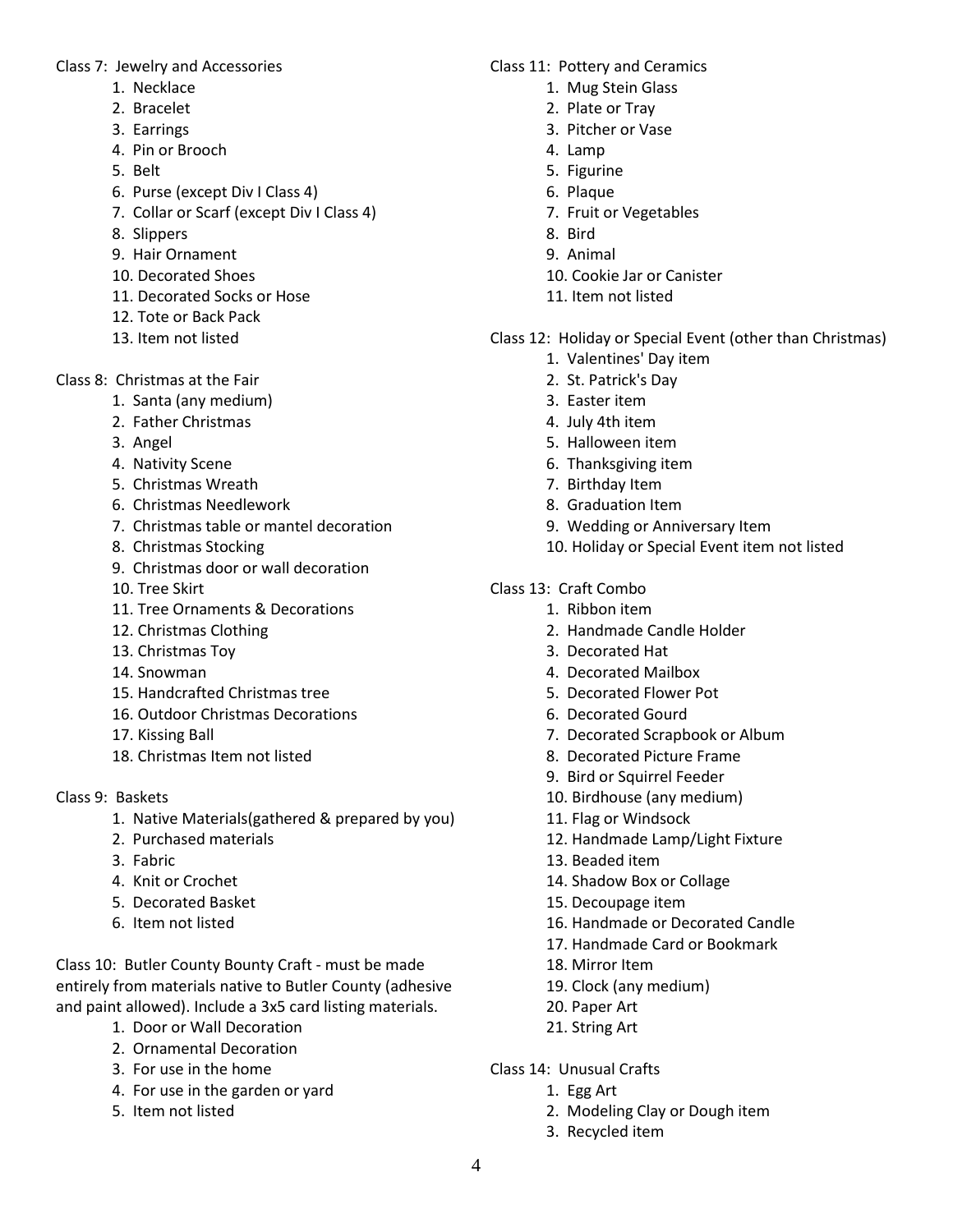- 4. Mosaic
- 5. Tin Punch
- 6. Handmade or Decorated Lampshade
- 7. Leather Item
- 8. Metal Crafted Item
- 9. Stained Glass
- 10. Corn shuck item
- 11. Wood Carving
- 12. Stepping Stone/ Molded Trivet

### **DIVISION III Wearing Apparel – Adult** Total premium offered \$322.00

- Class 1: Adult & Children (size 5 +) except Class 3 4 5 & 6
	- 1. Scarf (except Div 1 Class 4 Lot 13)
	- 2. Coat
	- 3. Dress (except Class 3)
	- 4. Skirt
	- 5. Blouse (except Class 3)
	- 6. One-Piece Pantsuit
	- 7. Pants or Slacks
	- 8. Shirt
	- 9. Active Sportswear
	- 10. Sleepwear Loungewear Lingerie
	- 11. Collar
	- 12. Vest
	- 13. Item not listed
- Class 2: Infants' and Toddlers' Wear
	- 1. Infant Dress or Pants Outfit (except Class 3)
	- 2. Toddler Dress or Pants Outfit (except Class 3)
	- 3. Cap or Bonnet (except Class 3)
	- 4. Receiving Blanket
	- 5. Coat
	- 6. Play Outfit
	- 7. Diaper Shirt Undergarment or Bib
	- 8. Sleepwear
	- 9. Pillow Case Dress
	- 10. Infant or Toddler item not listed
- Class 3: Smocking French Sewing
	- 1. Dot Smocking any item
- 13. Sun catcher 14. Wind chime 15. Doll House 16. Pressed Flower Item 17. Hand woven Item 18. Calligraphy 19. Sea Shell Item
- 20. Item Not Listed

- 2. Counterchange Smocking any item
- 3. English Smocking Dress or Boys' Suit
- 4. English Smocking Blouse or Skirt
- 5. English Smocking Bonnet or Hat
- 6. English Smocking Collar
- 7. French Sewing Dress or Boys' Suit
- 8. French Sewing Blouse or Skirt
- 9. French Sewing Bonnet or Hat
- 10. French Sewing Collar
- 11. Item not listed

Class 4: Embellished Clothing – may apply to purchased or handmade garment; only embellishment will be judged

- 1. Ribbon Embroidery
- 2. Shadow Embroidery
- 3. Other Embroidery
- 4. Cross Stitch
- 5. Appliqué
- 6. Ribbon Weaving
- 7. Duplicate Stitch
- 8. Items not listed

Class 5: Costumes - Costumes are NOT street wear.

Costumes are made for a special occasion party or event.

- 1. Historical
- 2. Character
- 3. Holiday
- 4. Other Costume

## **DIVISION IV Food Preservation – Adults** Total premium offered \$567.00

\*All entries must be in clear glass regulation canning jars except Class 6 Lot 13 & Class 8

Class 1: Canned Vegetables

- 1. Green Beans
- 2. Butterbeans
- 3. Okra
- 4. Corn
- 5. Tomatoes
- 6. Peas (English)
- 7. Peas (Field)
- 8. Squash
- 9. Carrots
- -
-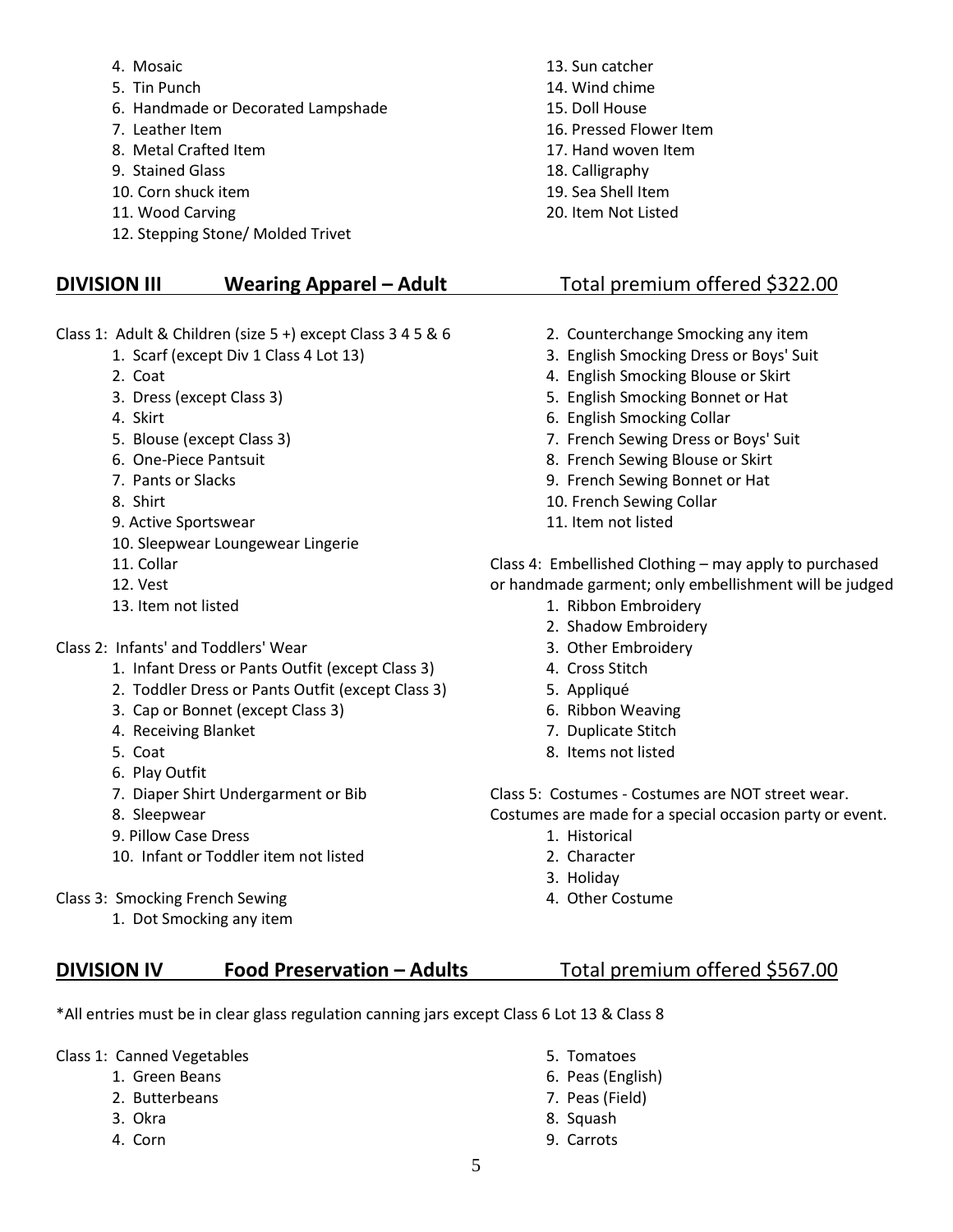- 10. Soup Mixture
- 11. Beets
- 12. Vegetables not listed
- Class 2: Canned Fruit
	- 1. Apples
	- 2. Peaches
	- 3. Pears
	- 4. Blackberries
	- 5. Blueberries
	- 6. Pie Filling
	- 7. Fruit Juice
	- 8. Grapes or Scuppernongs
	- 9. Item not listed

Class 3: Preserves

- 1. Peach
- 2. Pear
- 3. Strawberry
- 4. Fig
- 5. Blackberry
- 6. Blueberry
- 7. Item not listed

Class 4: Jams Marmalades and Fruit Butters

- 1. Plum
- 2. Peach
- 3. Pear
- 4. Strawberry
- 5. Fig
- 6. Grape
- 7. Blueberry
- 8. Blackberry
- 9. Fruit Butter
- 10. Item not listed

Class 5: Jelly

- 1. Apple
- 2. Grape or Scuppernong
- 3. Blackberry
- 4. Blueberry
- 5. Plum
- 6. Pepper
- 7. Wild Jelly
- 8. Item not listed

### Class 6: Pickles Relishes

- 1. Sweet Cucumber Pickle
- 2. Dill Pickle
- 3. Bread and Butter Pickles
- 4. Pickled Okra
- 5. Pickled Squash
- 6. Green Tomato Pickle
- 7. Watermelon Pickle
- 8. Beet Pickle
- 9. Pickled Peaches
- 10. Pickled Pears
- 11. Pepper pickled
- 12. Pickles not listed
- 13. Pepper Sauce
- 14. Chili Sauce
- 15. Salsa
- 16. Tomato Catsup
- 17. Chow-Chow
- 18. Kraut
- 19. Tomato Relish
- 20. Pear Relish
- 21. Corn Relish
- 22. Item not listed

Class 7: Dried Food \*All entries must be in regulation canning jars not sealed.

- 1. Vegetables
	- 2. Fruit
- 3. Meats
- 4. Herbs
- 5. Item not listed
- Class 8: Wine
	- 1. Wine
- Class 9: Vinegar
	- 1. Herb Vinegar
		- 2. Item not listed
- Class 10: Honey/Syrup
	- 1. Honey
	- 2. Honey with comb
	- 3. Cane syrup
	- 4. Blueberry Syrup
	- 5. Item not listed

# **DIVISION V Home Baking and Candy Making - Adult** Total premium offered \$273.00

- Class 1: Cakes
	- 1. Layer Cake with icing
	- 2. Glorified Box Cake (use cake mix as base)
	- 3. Pound Cake no icing
- 4. Decorated Cake
- 5. Tube or Bundt Cake (not pound cake)
- 6. Torte
- 7. Cheese Cake
- 
- 
- 
-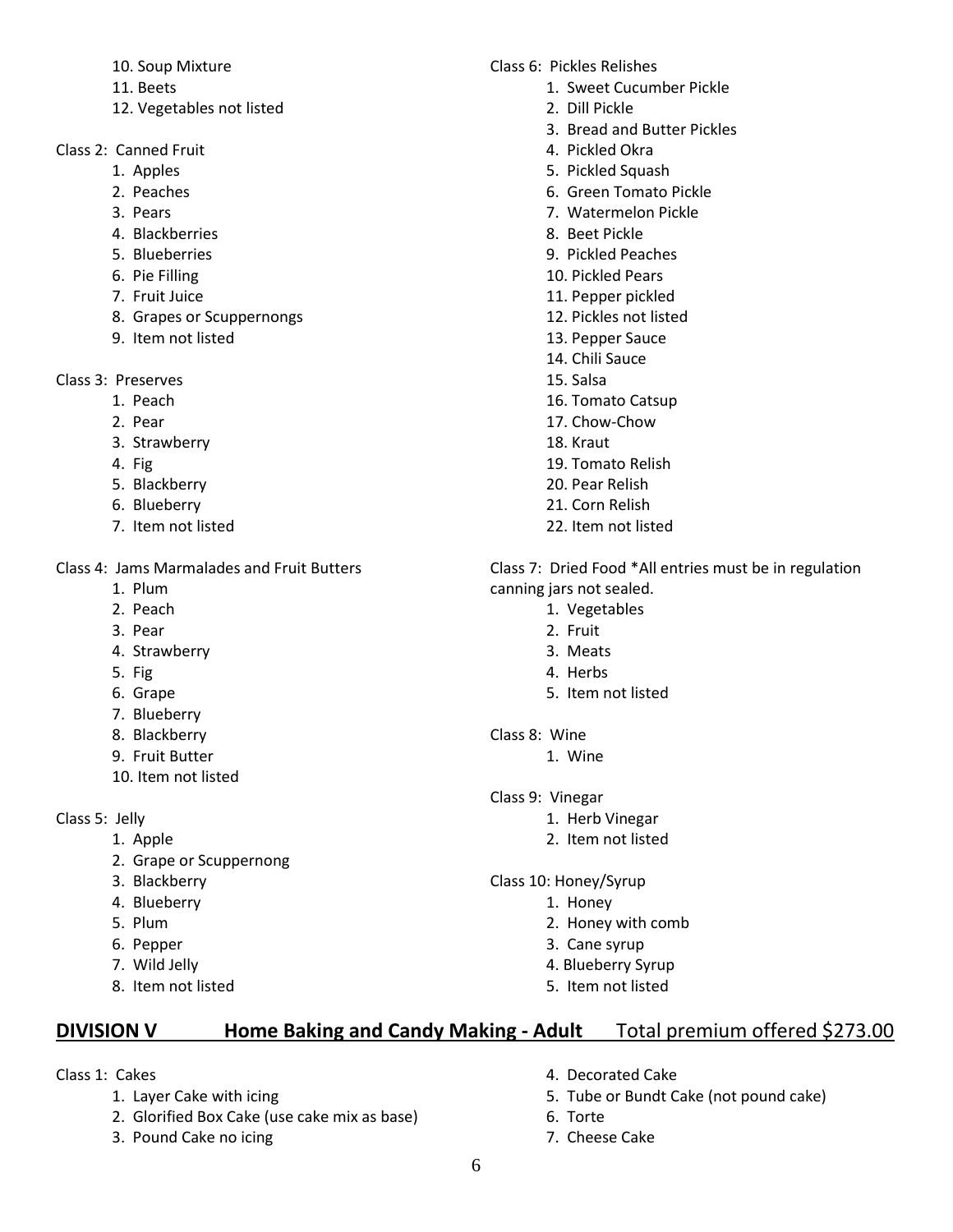- 8. Item not listed
- Class 2: Cookies (3 or more)
	- 1. Drop
	- 2. Cut or Molded
	- 3. Bar
	- 4. Fancy Decorated
- Class 3: Breads
	- 1. Sourdough
	- 2. Other Yeast Bread (loaf)
	- 3. Rolls (3 or more)
	- 4. Cornbread
	- 5. Biscuits (3 or more)
	- 6. Cheese Straws or Wafers
	- 7. Sweet Rolls/Sweet Bread
	- 8. Muffins (3 or more)
	- 9. Nut Bread
	- 10. Coffee Cake
	- 11. Other Quick Bread
- Class 4: Breads made in home bread machine
	- 1. White Bread
	- 2. Whole Wheat or Mixed Grain Bread
	- 3. Sweet Bread
	- 4. Commercial Bread Mix
- Class 5: Baking Light Recipes reduced in fat, sugar, sodium, cholesterol. Include typed recipe card.
	- 1. Bread
	- 2. Cake
	- 3. Cookies

### Class 6: Candy (3 or more pieces)

- 1. Fudge
- 2. Divinity
- 3. Nut Brittle
- 4. Mints
- 5. Hand-dipped Chocolates
- 6. Pralines
- 7. Nut Roll
- 8. Hand Molded
- 9. Candy not listed

## **DIVISION VI Art – Adult Total premium offered \$357.00**

Rules are as follows:

- 1. The Fine Arts League invites all artists to exhibit in the Butler County Fair. Any resident of Butler County may exhibit in the show.
- 2. All entries must be the work of the exhibitor.
- 3. No prior Fair entries will be accepted.
- 4. In Classes 1 2 3 4 7 8 and 9 entries must be framed and wired for hanging.
- 5. Each artist may submit one entry per sub-category; you may not compete against your own work. This means that you could possibly have one entry in every listing under every class.
- 6. Entry information must be completed by artist. One form for back of each work and one form to be submitted at time of entry at Fair.
- 7. The Fine Arts League and the Butler County Fair assume no responsibility for damage or loss of property although every precaution will be taken for protection of entries.

#### Class 1: Paintings: Oil and Acrylic

- 1. Landscape
- 2. Seascape
- 3. Still Life
- 4. Abstract
- 5. Portrait
- 6. Animal
- 7. Item not listed

Class 2: Paintings: Water Color

- 1. Landscape
- 2. Seascape
- 3. Still Life
- 4. Abstract
- 5. Portrait
- 6. Animal
- 7. Item not listed

#### Class 3: Pastels

- 1. Landscape
- 2. Seascape
- 3. Still Life
- 4. Abstract
- 5. Portrait
- 6. Animal
- 7. Item not listed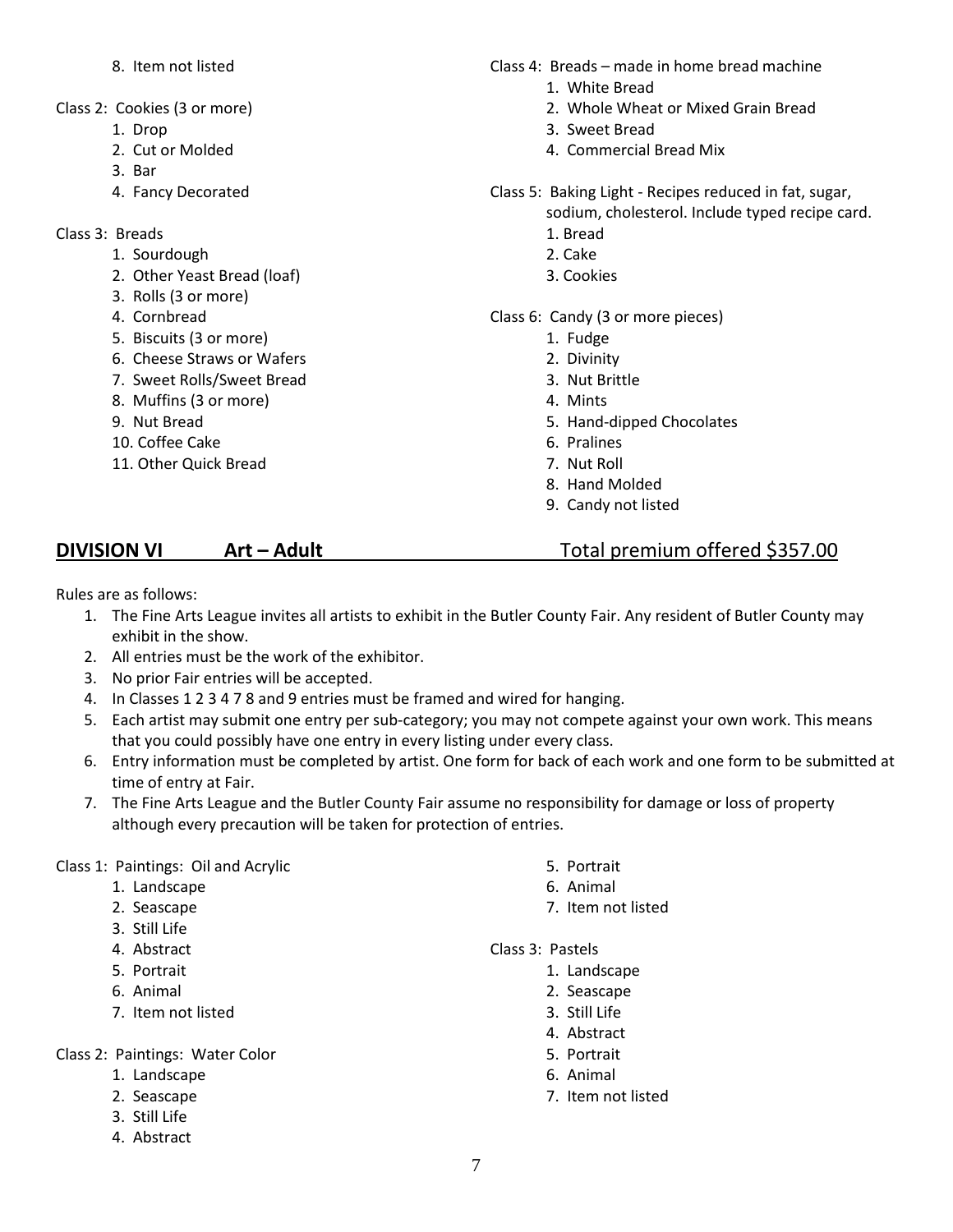Class 4: Pen and Ink

- 1. Landscape
- 2. Seascape
- 3. Still Life
- 4. Abstract
- 5. Portrait
- 6. Animal
- 7. Item not listed
- Class 5: Pottery
	- 1. Pottery
- Class 6: Sculpture
	- 1. Sculpture
- Class 7: Charcoal
	- 1. Landscape
	- 2. Seascape
	- 3. Still Life
	- 4. Abstract
	- 5. Portrait
	- 6. Animal
	- 7. Item not listed
- Class 8: Mixed Media
	- 1. Landscape

#### 2. Seascape

- 3. Still Life
- 4. Abstract
- 5. Portrait
- 6. Animal
- 7. Item not listed
- Class 9: Photography
	- 1. Landscape
	- 2. Seascape
	- 3. Still Life
	- 4. Abstract
	- 5. Portrait
	- 6. Animal
	- 7. Item not listed

### Class 10: Skilled Photography

- 1. Landscape
- 2. Seascape
- 3. Still Life
- 4. Abstract
- 5. Portrait
- 6. Animal
- 7. Item not listed

## **DIVISION VII Needlework & Textiles - Youth - Grade 12** Total premium offered \$63.00

- Class 1: Needlework Creative Stitchery
	- 1. Needlepoint item
	- 2. Cross Stitch item
	- 3. Embroidery item
	- 4. Appliqué item
	- 5. Crewel item

## **DIVISION VIII Handicrafts – Youth** Total premium offered \$819.00

\*Will be judged: Preschool, Grades 3, 4-7 & 8-12

Class 1: Doll

1. P - Grade 3 2. Grade 4-7 3. Grade 8-12

Class 2: Toy or Game 1. P - Grade 3 2. Grade 4-7 3. Grade 8-12

### 6. Crochet item

- 7. Knitted item
- 8. Quilted item
- 9. Item not listed

- Class 3: Wall Hanging except Class 6
	- 1. P Grade 3
	- 2. Grade 4-7
	- 3. Grade 8-12
- Class 4: Picture except Division XII 1. P - Grade 3 2. Grade 4-7
	- 3. Grade 8-12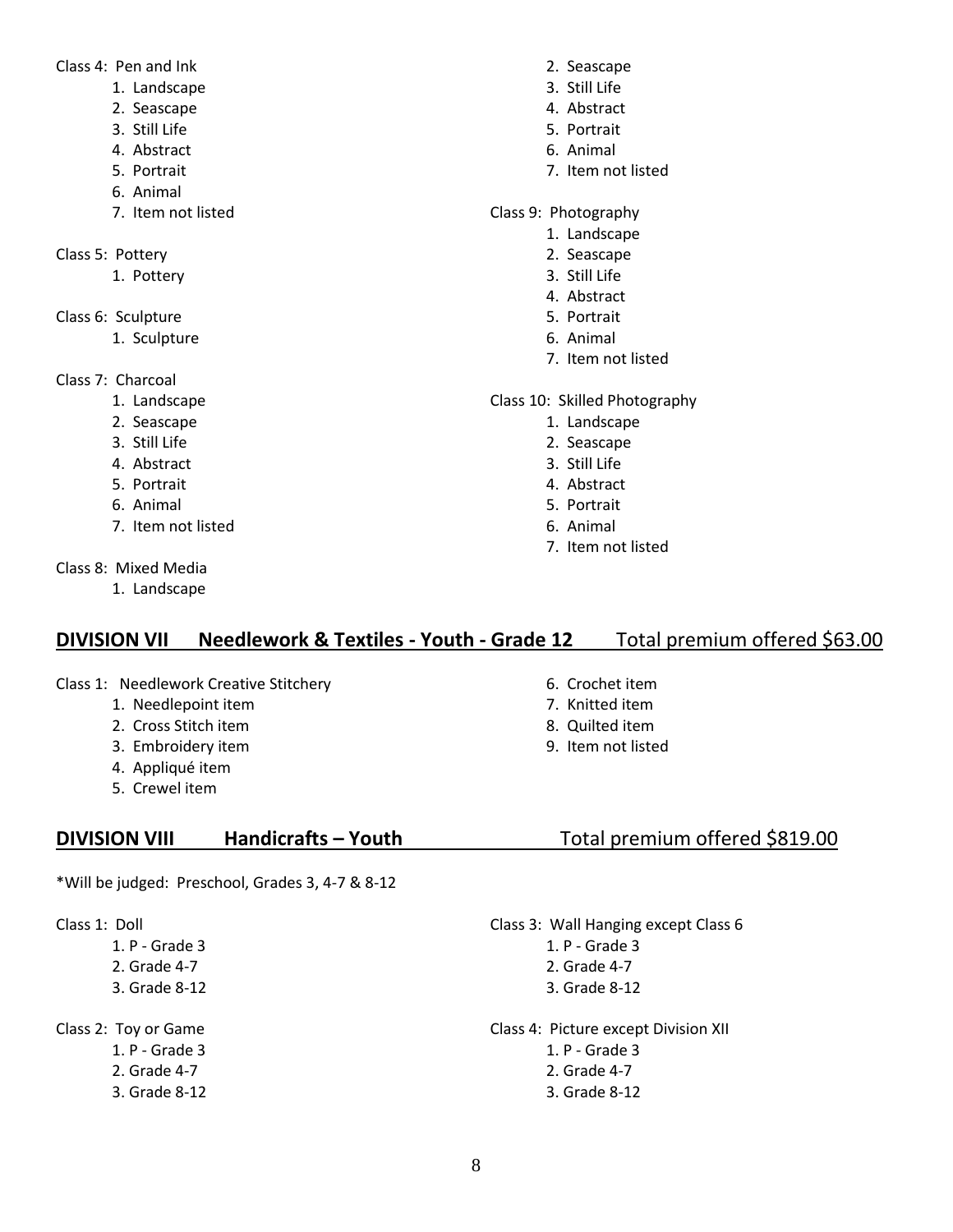Class 5: Holiday Decoration except Class 6

- 1. Tree Ornament P Grade 3
- 2. Table Decoration P Grade 3
- 3. Door Decoration P Grade 3
- 4. Tree Ornament Grade 4-7
- 5. Table Decoration Grade 4-7
- 6. Door Decoration Grade 4-7
- 7. Tree Ornament Grade 8-12
- 8. Table Decoration Grade 8-12 9. Door Decoration Grade 8-12
- Class 6: Wreath
	- 1. Vine P Grade 3
	- 2. Fabric P Grade 3
	- 3. Holiday P Grade 3
	- 4. Item not listed P Grade 3
	- 5. Vine Grade 4-7
	- 6. Fabric Grade 4-7
	- 7. Holiday Grade 4-7
	- 8. Item not listed Grade 4-7
	- 9. Vine Grade 8-12
	- 10. Fabric Grade 8-12
	- 11. Holiday Grade 8-12
	- 12. Item not listed Grade 8-12
- Class 7: Baskets
	- 1. Native Material P Grade 3
	- 2. Bought Material P Grade 3
	- 3. Fabric P Grade 3
	- 4. Item not listed P Grade 3
	- 5. Native Material Grade 4-7
	- 6. Bought Material Grade 4-7
	- 7. Fabric Grade 4-7
	- 8. Item not listed Grade 4-7
	- 9. Native Material Grade 8-12
	- 10. Bought Material Grade 8-12
	- 11. Fabric Grade 8-12
	- 12. Item not listed Grade 8-12

### Class 8: Jewelry and Accessories

- 1. Necklace or Bracelet P Grade 3
- 2. Hair Ornament P Grade 3
- 3. Decorated Shoes P Grade 3
- 4. Decorated Socks P Grade 3
- 5. Key Chain P Grade 3
- 6. Item not listed P Grade 3
- 7. Necklace or Bracelet Grade 4-7
- 8. Hair Ornament Grade 4-7
- 9. Decorated Shoes Grade 4-7
- 10. Decorated Socks Grade 4-7
- 11. Key Chain Grade 4-7
- 12. Item not listed Grade 4-7
- 13. Necklace or Bracelet Grade 8-12
- 14. Hair Ornament Grade 8-12
- 15. Decorated Shoes Grade 8-12
- 16. Decorated Socks Grade 8-12
- 17. Key Chain Grade 8-12
- 18. Item not listed Grade 8-12
- Class 9: Woodwork
	- 1. Household Items P Grade 3
	- 2. Decorations P Grade 3
	- 3. Item not listed P Grade 3
	- 4. Household items Grade 4-7
	- 5. Decorations Grade 4-7
	- 6. Items not listed Grade 4-7
	- 7. Household items Grade 8-12
	- 8. Decorations Grade 8-12
	- 9. Items not listed Grade 8-12
- Class 10: Decorated Clothing
	- 1. Painted P Grade 3
	- 2. Appliqué P Grade 3
	- 3. Tie-Dye P Grade 3
	- 4. Jeweled P Grade 3
	- 5. Item not listed P Grade 3
	- 6. Painted Grade 4-7
	- 7. Appliqué Grade 4-7
	- 8. Tie-Dye Grade 4-7
	- 9. Jeweled Grade 4-7
	- 10. Item not listed Grade 4-7
	- 11. Painted Grade 8-12
	- 12. Appliqué Grade 8-12
	- 13. Tie-Dye Grade 8-12
	- 14. Jeweled Grade 8-12
	- 15. Item not listed Grade 8-12
- Class 11: Craft Combo
	- 1. Molding Clay item P Grade 3
	- 2. Lego/Block item P Grade 3
	- 3. Pasta/Bean/Bead item P Grade 3
	- 4. Paper item P Grade 3
	- 5. Recycled item P Grade 3
	- 6. Hand-painted item (except Class 10) P Grade
- 3
- 7. Leather Item P Grade 3
- 8. Weaving Item P Grade 3
- 9. Craft Foam Item P Grade 3
- 10. Molding Clay item Grade 4-7
- 11. Lego/Block item Grade 4-7
- 12. Pasta/Bean/Bead item Grade 4-7
- 13. Paper item Grade 4-7
- 14. Recycled item Grade 4-7
- 15. Hand-painted item (except Class 10) Grade 4-7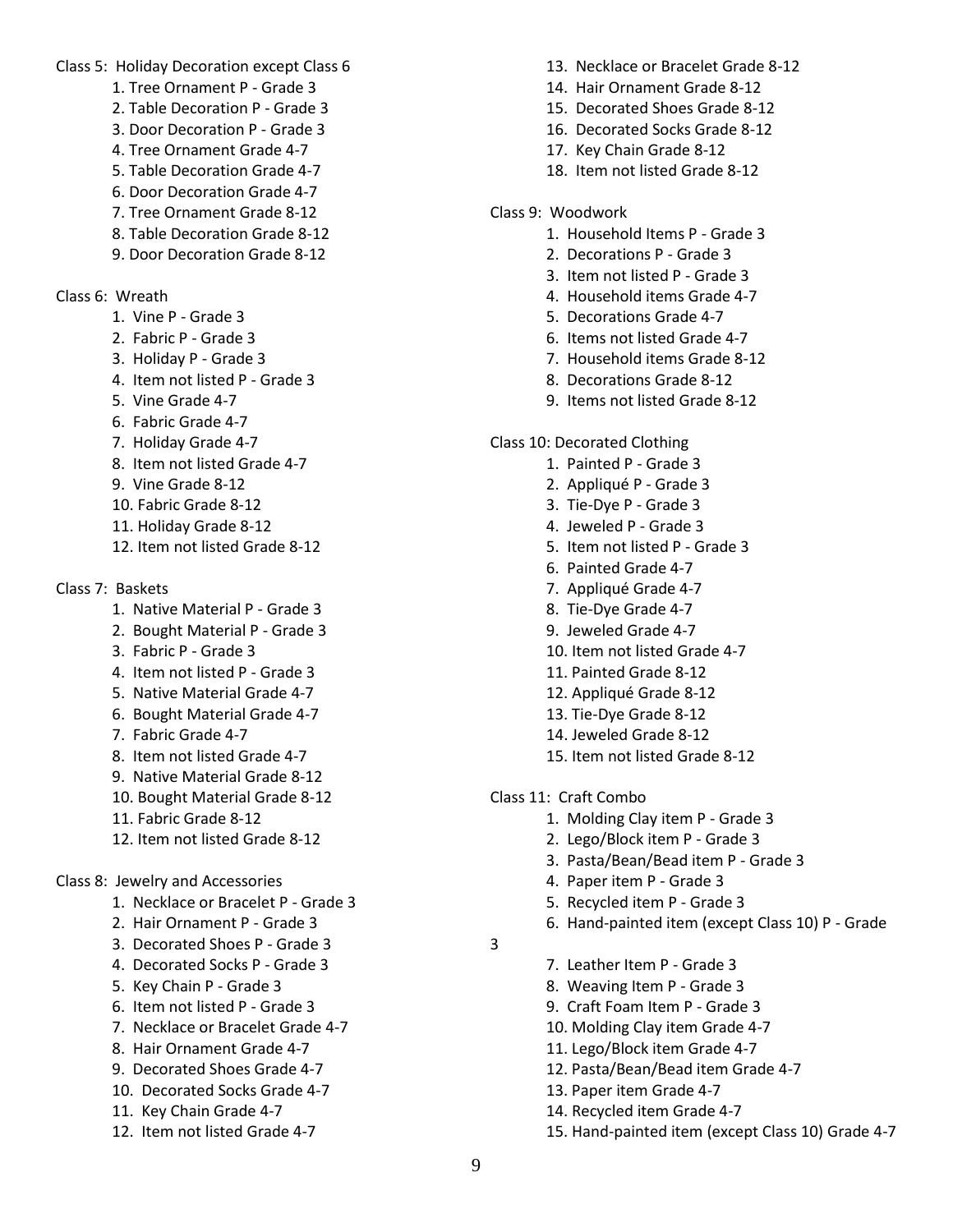- 16. Leather Item Grade-4-7
- 17. Weaving Item Grade 4-7
- 18. Craft Foam Item Grade 4-7
- 19. Molding Clay item Grade 8-12
- 20. Lego/Block item Grade 8-12
- 21. Pasta/Bean/Bead item Grade 8-12
- 22. Paper item Grade 8-12
- 23. Recycled item Grade 8-12
- 24. Hand-painted item (not Class 10) Grade 8-12

### **DIVISION IX Clothing – Youth** Total premium offered \$42.00

Class 1: Wearing Apparel

- 1. Dress
- 2. Sports Wear
- 3. Apron or Skirt

## **DIVISION X Food Preservation - Youth** Total premium offered \$210.00

Class 1: Canned Vegetables

- 1. Green Beans
	- 2. Butterbeans
	- 3. Squash
	- 4. Tomatoes
	- 5. Corn
	- 6. Peas
	- 7. Okra
	- 8. Soup Mixture
	- 9. Beets
	- 10. Item not listed
- Class 2: Canned Fruit
	- 1. Apples
	- 2. Peaches
	- 3. Pears
	- 4. Berries
	- 5. Item not listed

## **DIVISION XI Home Baking and Candy Making – Youth** Total premium offered \$105.00

Class 1: Cake

- 1. Cup Cakes (3 or more)
- 2. Layer Cake
- 3. Pound Cake
- 4. Decorated Cake
- 5. Other Cake

#### Class 2: Cookies (3 or more)

- 1. Drop Cookie
- 2. Cut or Molded Cookie
- 3. Bar Cookie

25. Leather Item Grade-8-12 26. Weaving Item Grade 8-12 27. Craft Foam Item Grade 8-12

- Class 12: Craft not listed
	- 1. Grade P-3
		- 2. Grade 4-7
		- 3. Grade 8-12

- 4. Blouse
- 5. Hat
- 6. Item not listed

- Class 3: Jelly or Jam or Preserves
	- 1. Apple
	- 2. Grape
	- 3. Peach
	- 4. Pear
	- 5. Berry
	- 6. Fig
	- 7. Pepper
	- 8. Item not listed
- Class 4: Pickles and Relishes
	- 1. Dill Pickles
	- 2. Sweet Cucumber Pickle
	- 3. Fruit Pickle
	- 4. Relish any kind
	- 5. Chow-Chow
	- 6. Vegetable Sauce
	- 7. Item not listed

- 4. Fancy Decorated Cookie
- Class 3: Breads
	- 1. Loaf Bread
		- 2. Rolls (3 or more)
		- 3. Biscuits (3 or more)
		- 4. Cornbread
		- 5. Other Quick Breads
- Class 4: Candy (3 or more pieces)
	- 1. Candy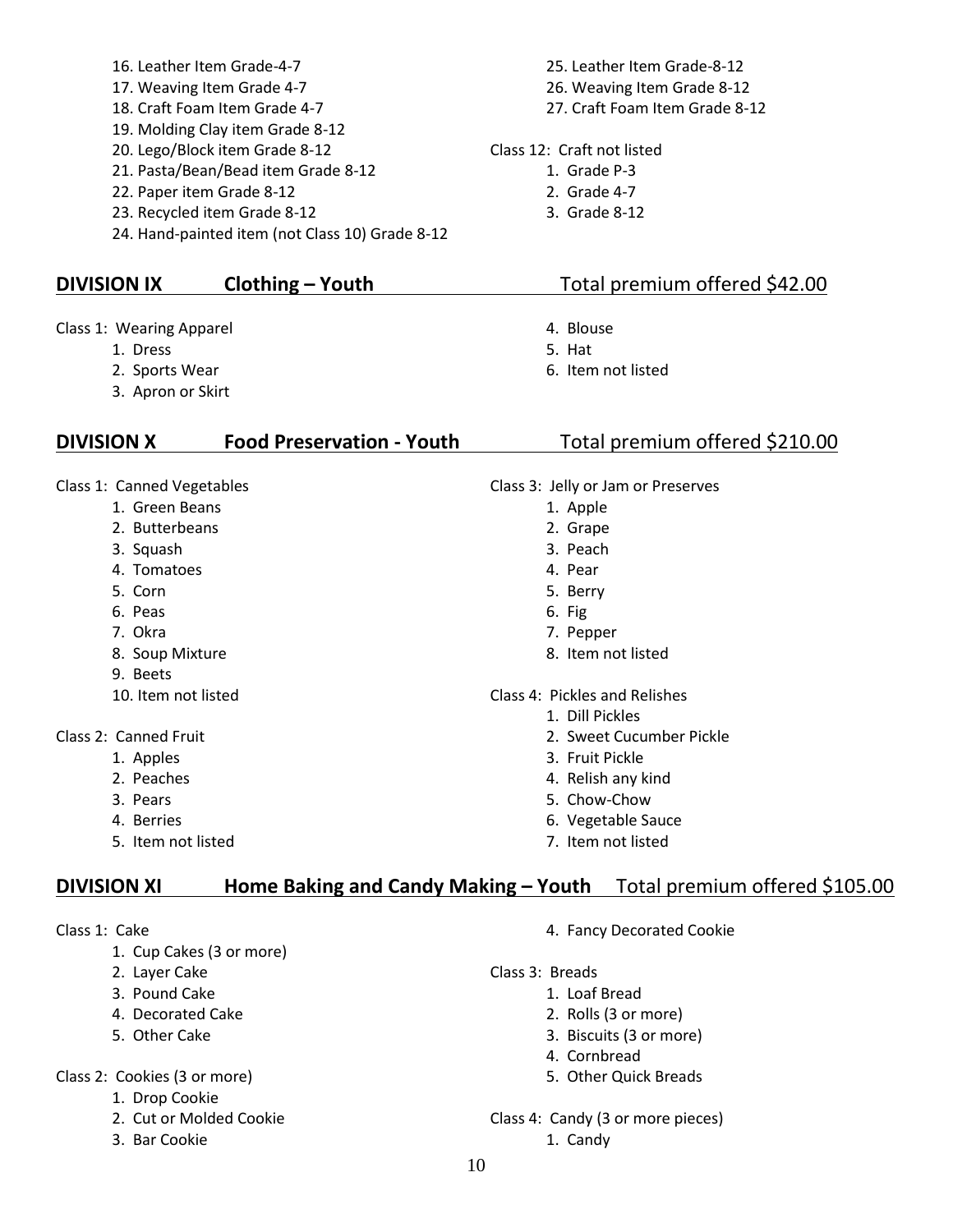Rules are as follows:

- 1. The Fine Arts League invites all artists to exhibit in the Butler County Fair. Any resident of Butler County may exhibit in the show.
- 2. Art will be judged as follows: Grades 1-4, 5-8 & 9-12.
- 3. All entries must be the work of the exhibitor.
- 4. No prior Fair entries will be accepted.
- 5. Entries (except pottery and sculpture) must be matted or backed and have a wire or cord for hanging.
- 6. Each artist may submit one entry per sub-category; you may not compete against your own work. This means that you could possibly have one entry in every listing under every class.
- 7. Entry information must be completed by artist. One form for back of each work and one form to be submitted at time of entry at Fair.
- 8. The Fine Arts League and the Butler County Fair assume no responsibility for damage or loss of property although every precaution will be taken for protection of entries.
- 9. The Fine Arts League and the Butler County Fair Reserve the right to refuse the acceptance of any specific art work.

Class 1: Oil or Acrylic

- 1. Landscape Grades 1 4
- 2. Seascape Grades 1 4
- 3. Still Life Grades 1 4
- 4. Abstract Grades 1 4
- 5. Portrait Grades 1 4
- 6. Animals Grades 1 4
- 7. Item not listed Grades 1 4
- 8. Landscape Grades 5 8
- 9. Seascape Grades 5 8
- 10. Still Life Grades 5 8
- 11. Abstract Grades 5 8
- 12. Portrait Grades 5 8
- 13. Animals Grades 5 8
- 14. Item not listed Grades 5 8
- 15. Landscape Grades 9 12
- 16. Seascape Grades 9 12
- 17. Still Life Grades 9 12
- 18. Abstract Grades 9 12
- 19. Portrait Grades 9 12
- 20. Animals Grades 9 12
- 21. Item not listed Grades 9 12

Class 2: Water Color

- 1. Landscape Grades 1 4
- 2. Seascape Grades 1 4
- 3. Still Life Grades 1 4
- 4. Abstract Grades 1 4
- 5. Portrait Grades 1 4
- 6. Animals Grades 1 4
- 7. Item not listed Grades 1 4
- 8. Landscape Grades 5 8
- 9. Seascape Grades 5 8
- 10. Still Life Grades 5 8
- 11. Abstract Grades 5 8 12. Portrait Grades 5 - 8 13. Abstract Grades 5 - 8 14. Item not listed Grades 5 - 8 15. Landscape Grades 9 - 12 16. Seascape Grades 9 - 12 17. Still Life Grades 9 - 12 18. Abstract Grades 9 - 12 19. Portrait Grades 9 - 12 20. Animals Grades 9 - 12
- 21. Item not listed Grades 9 12
- Class 3: Pastels
	- 1. Grades 1 4
		- 2. Grades 5 8
	- 3. Grades 9 12
- Class 4: Pen and Ink or Pencil
	- 1. Grades 1 4
	- 2. Grades 5 8
	- 3. Grades 9 12
- Class 5: Pottery
	- 1. Grades 1 4
	- 2. Grades 5 8
	- 3. Grades 9 12
- Class 6: Sculpture
	- 1. Grades 1 4
		- 2. Grades 5 8
	- 3. Grades 9 12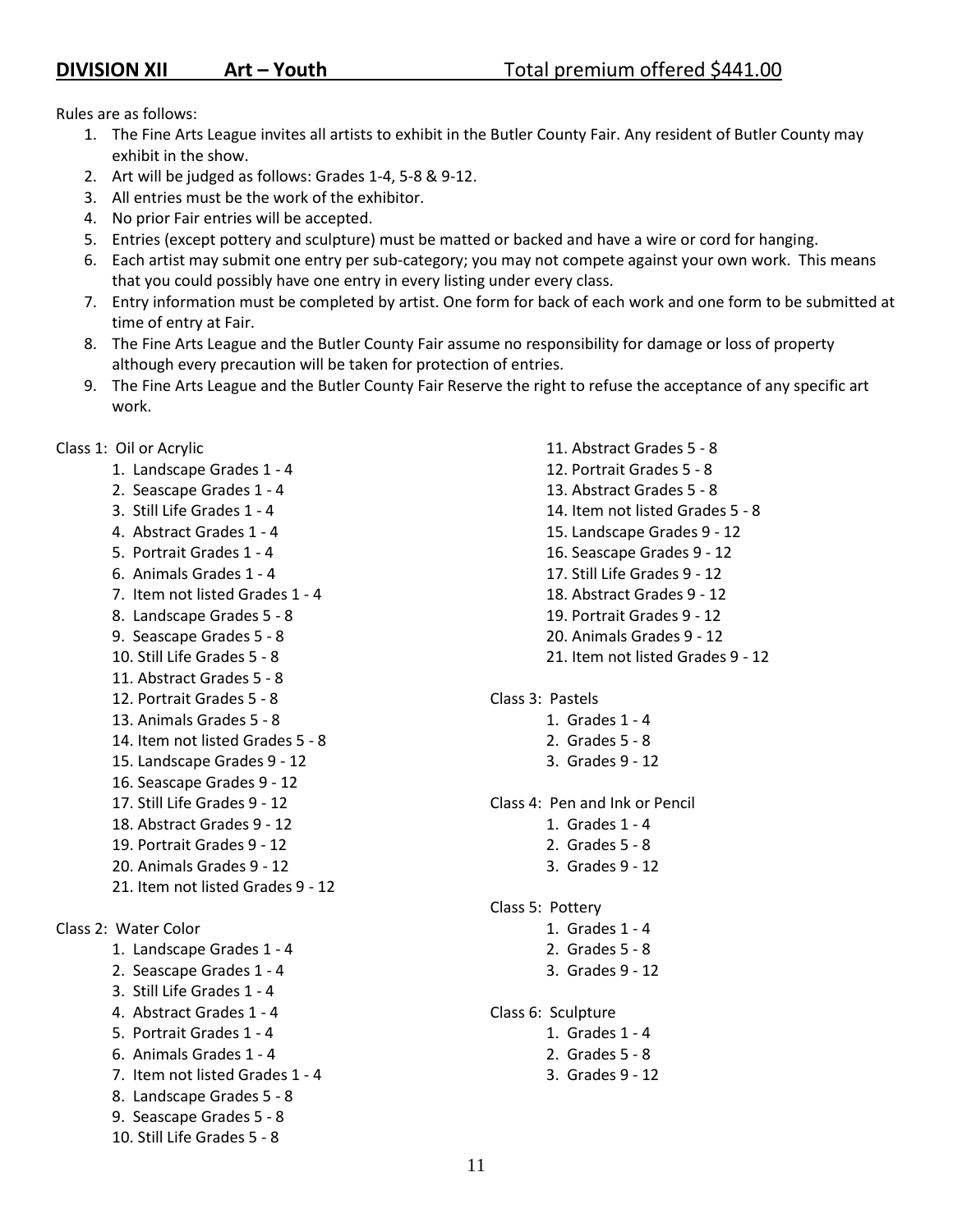Class 7: Charcoal or Crayon

3. Grades 9 - 12

- 1. Grades 1 4
- 2. Grades 5 8
- 3. Grades 9 12

Class 8: Mixed Media

- 1. Grades 1 4
- 2. Grades 5 8

# **LIVESTOCK, POULTRY & AGRICULTURE ACTIVITIES**

## **General Rules:**

- 1. Farm animals will be delivered to Fairgrounds on Wednesday, September 28, from 8am-12 pm.
- 2. All exhibitors should contact Rusty Parrish, by Wednesday, September 14, for information on stall space.
- 3. Animals must comply with State health regulations. Animals with visible signs of disease will not be allowed to stay in the Livestock Barn.
- 4. All breeding cattle must be accompanied by a current health certificate.
- 5. All animals will be exhibited at owner's risk although fair management will do everything possible to protect animals.
- 6. Owners of animals will furnish necessary feed and feeding containers.
- 7. The fair association will care for animals including feeding and watering.
- 8. Each farm animal must be entered in Class listed in this fair booklet.
- 9. Exhibitors will take animals from Fairgrounds Sunday, October 2, from 8am-2pm.
- 10. Total premium \$3619

# **Livestock Exhibit I. Beef Cattle**

Total premiums offered \$2,160.00: Premiums:  $1^{\text{st}}$  - \$30; 2<sup>nd</sup> - \$20; 3<sup>rd</sup> - \$10; in each Class

| Division I          | Hereford               |
|---------------------|------------------------|
| Division II         | Angus                  |
| Division III        | Simmental              |
| Division IV         | <b>Brahman</b>         |
| Division V          | <b>Brangus</b>         |
| Division VI         | Limousin               |
| <b>Division VII</b> | <b>Texas Long Horn</b> |
| Division VIII       | Short Horn             |
| Division IX         | Other Breeds           |

## **Livestock Exhibit II. Swine**

|         | Total premiums offered \$120.00: Premiums: $1^{st}$ - \$15; $2^{nd}$ - \$10; $3^{rd}$ - \$5; in each Class |         |                          |
|---------|------------------------------------------------------------------------------------------------------------|---------|--------------------------|
| Class 1 | Market Hogs                                                                                                | Class 3 | <b>Replacement Gilts</b> |
| Class 2 | Sows                                                                                                       | Class 4 | Feeder Pigs              |

# **Livestock Exhibit III. Rabbits**

| Total premiums offered \$144.00: Premiums: $1^{st}$ - \$8; $2^{nd}$ - \$5; $3^{rd}$ - \$3; in each Class |                             |         |                              |
|----------------------------------------------------------------------------------------------------------|-----------------------------|---------|------------------------------|
| Class 1                                                                                                  | Pair of Market Rabbits      | Class 3 | <b>Pair of Small Rabbits</b> |
| Class 2                                                                                                  | Pair of New Zealand Rabbits | Class 4 | Pair of Mini Lop Ear Rabbits |

- Class 9: Photographs
	- 1. Grades 1 4
		- 2. Grades 5 8
		- 3. Grades  $9 12$

Class 1 Bull - 1 year or older Class 2 Bull - 6 months to 1 year Class 3 Heifer - 1 year or older Class 4 Heifer - 6 months to 1 year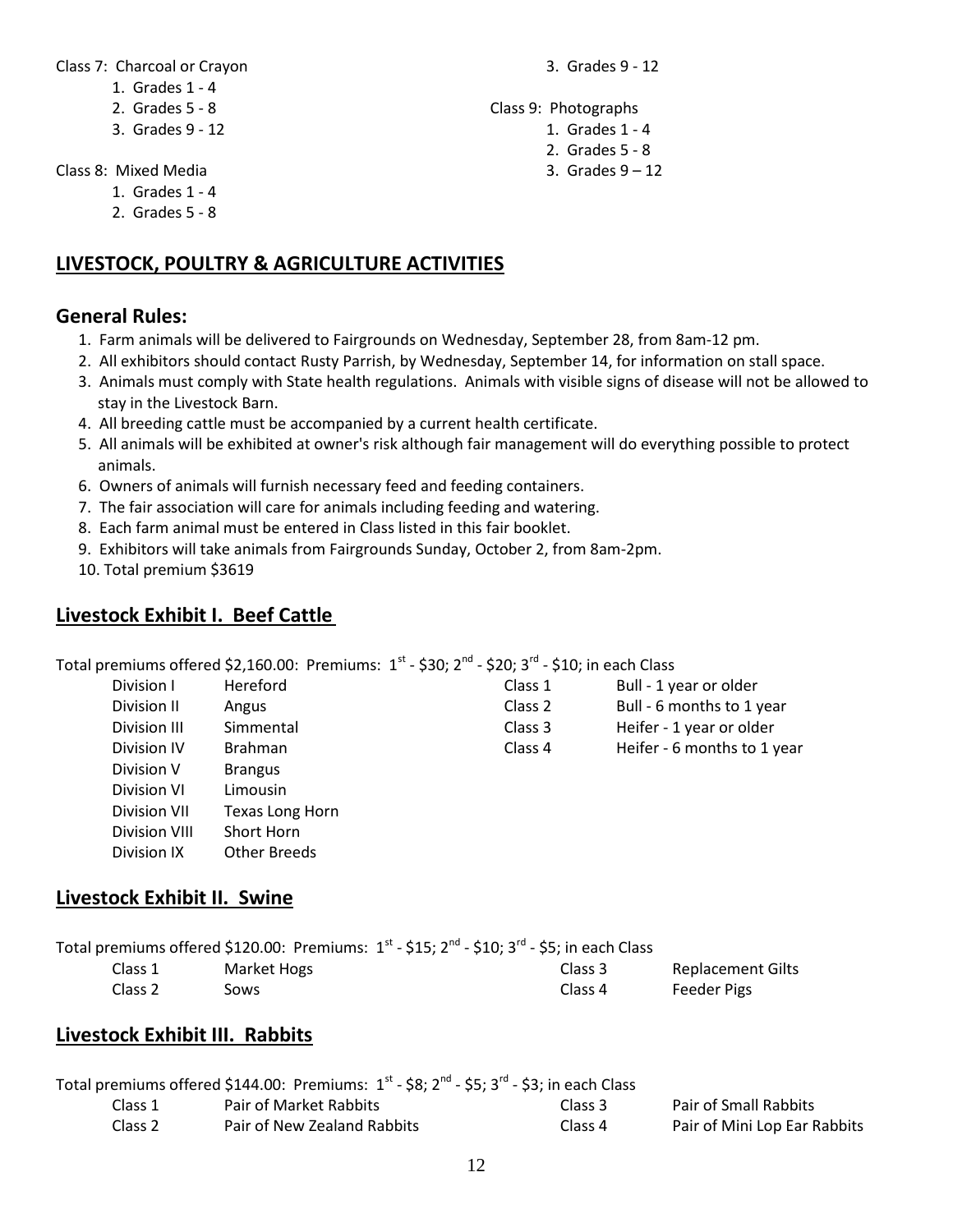| Class 5            | Pair of Regular Lop Ear Rabbits | Class 8 | Pair of Dutch |
|--------------------|---------------------------------|---------|---------------|
| Class 6            | Pair of Angora                  | Class 9 | Spot          |
| Class <sub>7</sub> | Pair of Rex                     |         |               |

## **Livestock Exhibit IV. Other Farm Animals**

Total premiums offered \$198.00: Premiums:  $1^{\text{st}}$  - \$10;  $2^{\text{nd}}$  - \$5; 3<sup>rd</sup> - \$3

| Class 1 | <b>Nubian Goats</b>     | Class <sub>7</sub> | <b>Mufflon Sheep</b>   |
|---------|-------------------------|--------------------|------------------------|
| Class 2 | <b>Toggenburg Goats</b> | Class 8            | Shetland Pony          |
| Class 3 | Saanen Goats            | Class 9            | Donkey                 |
| Class 4 | <b>Briar Goats</b>      | Class 10           | <b>Miniature Horse</b> |
| Class 5 | Angora Goats            | Class 11           | Dairy Calves           |
| Class 6 | Sheep                   |                    |                        |

## **POULTRY ACTIVITIES**

Poultry Exhibit Rules: Same rules as the general livestock rules. Each exhibit must be signed up as listed in this tabloid.

### **Poultry Exhibit I. Bantams**

Total premiums offered \$288.00: Premiums 1st - \$6; 2<sup>nd</sup> - \$4; 3<sup>rd</sup> - \$2; in each Class

| Class 1  | <b>Barred Cochin</b>               | Class 13 | <b>Black Rose Comb</b>  |
|----------|------------------------------------|----------|-------------------------|
| Class 2  | <b>Black Cochin</b>                | Class 14 | Ole English Game        |
| Class 3  | White Cochin                       | Class 15 | Red Game                |
| Class 4  | <b>Blue Cochin</b>                 | Class 16 | Dark Cornish            |
| Class 5  | <b>Red Cochin</b>                  | Class 17 | Partridge Rock          |
| Class 6  | Dark Brahma                        | Class 18 | Rhode Island Red        |
| Class 7  | Light Brahma                       | Class 19 | <b>Teacup Bantam</b>    |
| Class 8  | <b>Black Silkie</b>                | Class 20 | Pair of Bantams         |
| Class 9  | White Silkie                       | Class 21 | <b>Frizzles Bantams</b> |
| Class 10 | Golden Sebright                    | Class 22 | Golden Bantams          |
| Class 11 | Silver Sebright                    | Class 23 | <b>Speckled Bantams</b> |
| Class 12 | <b>Black-tailed White Japanese</b> | Class 24 | Araucagas               |

## **Poultry Exhibit II. Market Breeds**

Total premiums offered \$144.00: Premiums:  $1^{st}$  - \$6;  $2^{nd}$  - \$4;  $3^{rd}$  - \$2; in each Class

- Class 1 Silver Laced Wyandottes Class 2 Rhode Island Reds
- Class 3 New Hampshire Reds
- Class 4 Black Australorps
- Class 5 Dark Cornish
- Class 6 Barred Rocks
- Class 7 White Rocks

## **Poultry Exhibit III. Exotic Large Breed**

|         | Total premiums offered \$300.00: Premiums: $1^{st}$ - \$6; 2 <sup>nd</sup> - \$4; 3 <sup>rd</sup> - \$2; in each Class |                    |                      |
|---------|------------------------------------------------------------------------------------------------------------------------|--------------------|----------------------|
| Class 1 | <b>Blue Andalusians</b>                                                                                                | Class 3            | <b>Buff Minorcas</b> |
| Class 2 | <b>Black Minorcas</b>                                                                                                  | Class <sub>4</sub> | Araucanas            |

Class 8 Partridge Rocks Class 9 White Leghorn Class 10 Red Leghorn Class 11 White Wyandottes Class 12 Columbian Wyandottes